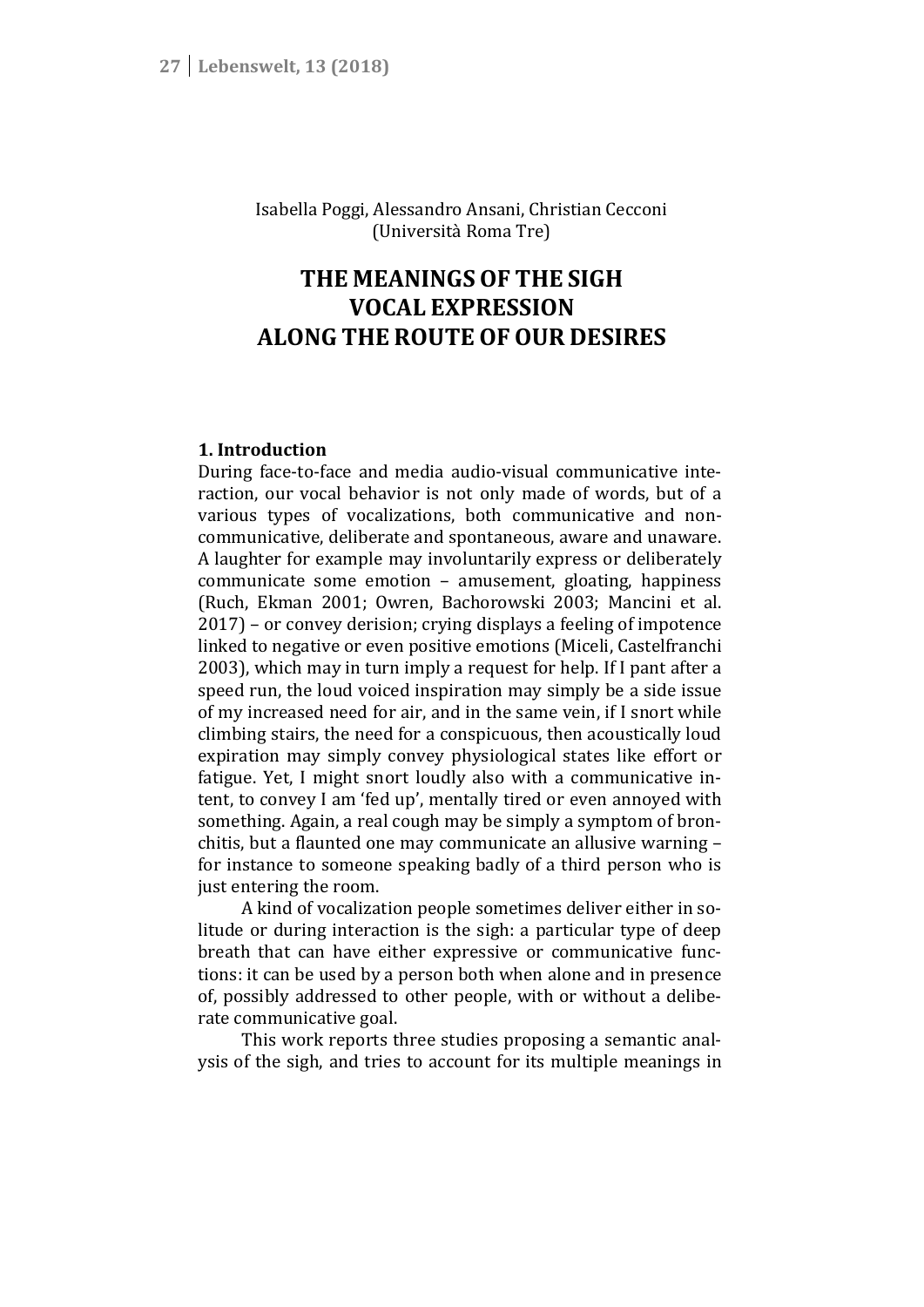terms of a socio-cognitive view of mind, social interaction, and communication.

Sect. 2 presents related work on sighs, Sect. 3 overviews some theoretical notions of our model, to be exploited in the subsequent analysis; 4 proposes a definition of sigh, 5, 6 present two qualitative studies and 7 a perception study on a particular use of sighs in political debates. Sections 8 and 9 frame the sigh within a general view of human goal pursuit, showing how it punctuates all its phases.

#### **2. Previous works on sigh**

The phenomenon of sighing has been studied on two sides, with respect to its triggers ad its physiological mechanisms, and with regard to its functions as a semantic and interactional signal.

From the physiological point of view, a sigh is a deep augmented breath, a second act of breath starting when another is not yet over (Boncinelli 2016; Li et al. 2016), that due to actual need for more air or to emotional events gives rise to a second inspiration. It differs from the common eupneic breath since it starts as normal breaths but is followed by a long pause in respiration named 'postsigh apnea' (Ramirez 2014).

Sighs have an important ventilatory role to maintain normal lung functioning. It has been shown that they are crucial for survival; for instance, in genetically engineered mice which could not sigh it was observed that they eventually died due to critical lung problems. But sighs are not related only to our respiratory functions, they also have an important role in understanding and communicating our emotional health (Ramirez 2014).

During conversation they may as well be treated as fairly relevant for interaction, since they can be socially meaningful, due to their capacity of expressing emotions. Since the sigh is manipulable, it can be used consciously and for social ends: in fact, depending on where and how a sigh begins it may influence how listeners perceive its meaning in interaction (Hoey 2014). Hoey conducted a study on 54 sigh tokens identified in video and audio recordings of natural interactions in American English, distinguishing them on the basis of their position in the conversation:

> ● *Pre-beginning sighs* can both project and preview upcoming talk; they forecast the valence of upcoming talk by exploiting the negative affective association of sighs.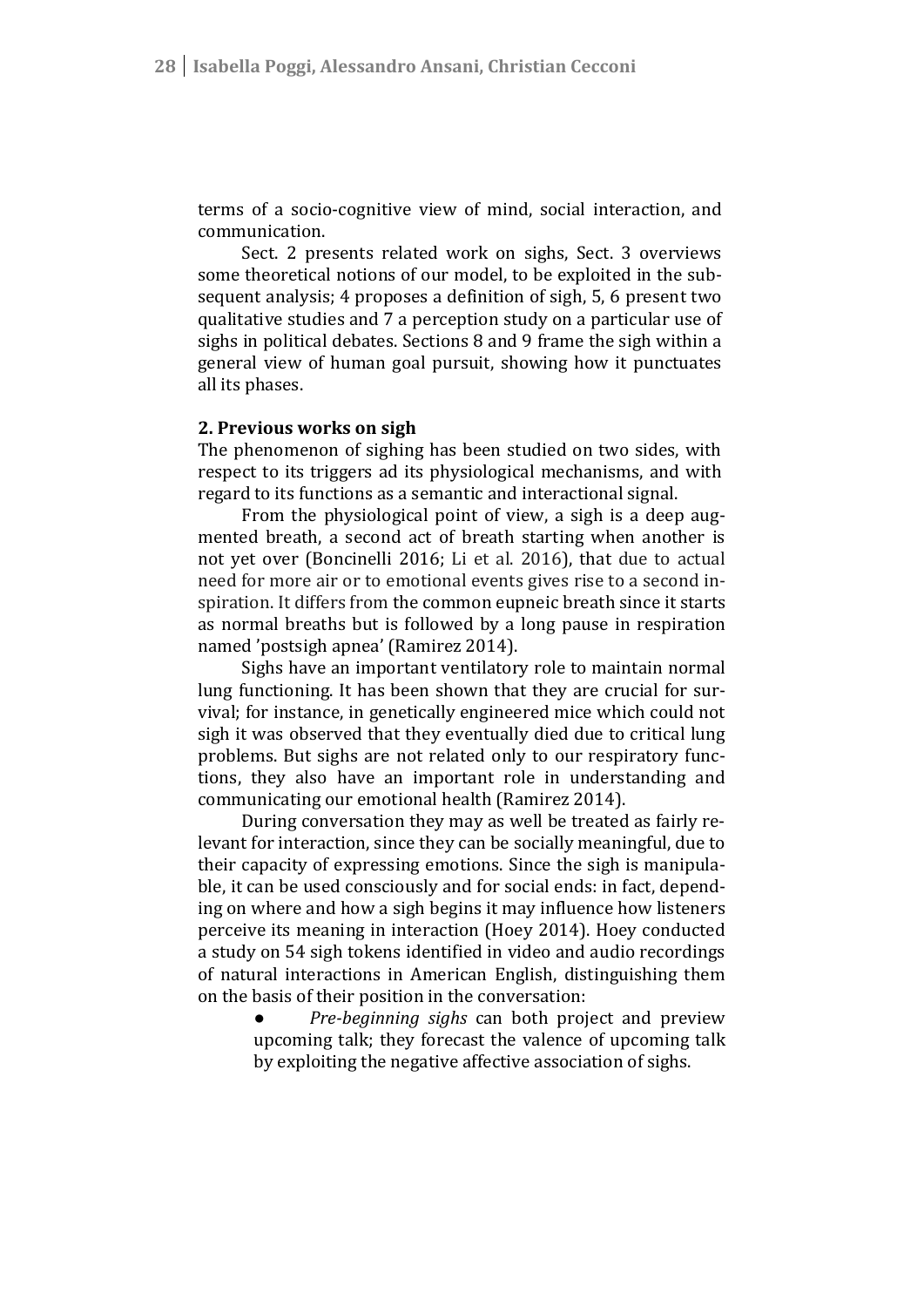*Post completion sighs* are stance markers, placed for example after the recognizable completion of a turn or to bring the talk to a conclusion, providing a space to show reactions to the ended talk (laugh, smile, etc)

Standalone sighs: their recurrent function is to receive information or acknowledge some recently-changed state.

● *Transitional sighs* have a role in situations like incipient talk, for example they can be used as 'outlouds', which may serve as the grounds for getting back into turnby-turn talk.

In the psychological domain, Teigen (2008) reports three studies on sighs: in the first one, through a questionnaire submitted to 75 students in psychology he highlighted that sighs are mainly associated with negative, passive, and low-intensity emotional states; another study conducted on 117 medical students investigated the interpretation of sighs in various scenarios, suggesting that those produced by others are attributed meanings like sadness, while self-produced ones most likely convey giving up or surrendering. In the last study 36 participants were asked to solve impossible puzzles, causing a high number of futile attempts, which in turn lead to a plethora of sighs. Teigen infers that sighs are mostly unintentional expressions of some course of action, a wish, or a plan that has been stricken out, and their function is to provide a long pause before a new plan is produced, replacing it with a new initiative. Based on these studies, Teigen (2008) lists eleven categories of sighs:

(1) Sadness (including sorrow, depression, disappointment, and loneliness)

(2) Giving up (resigned, helpless, despondent)

(3) Weariness (tired, exhausted)

(4) Boredom (unmotivated, restless)

(5) Frustration (stress, irritated, displeased)

(6) Other negative emotions (jealous, afraid, nervous, envious, hungry)

(7) Happiness (joy, in high spirits, in love)

(8) Satisfaction (relieved, well-being, content)

(9) Relaxed (silent, tranquil)

(10) Empathy (sympathetic, compassionate)

(11) Other (surprised, excited, 'strong feelings')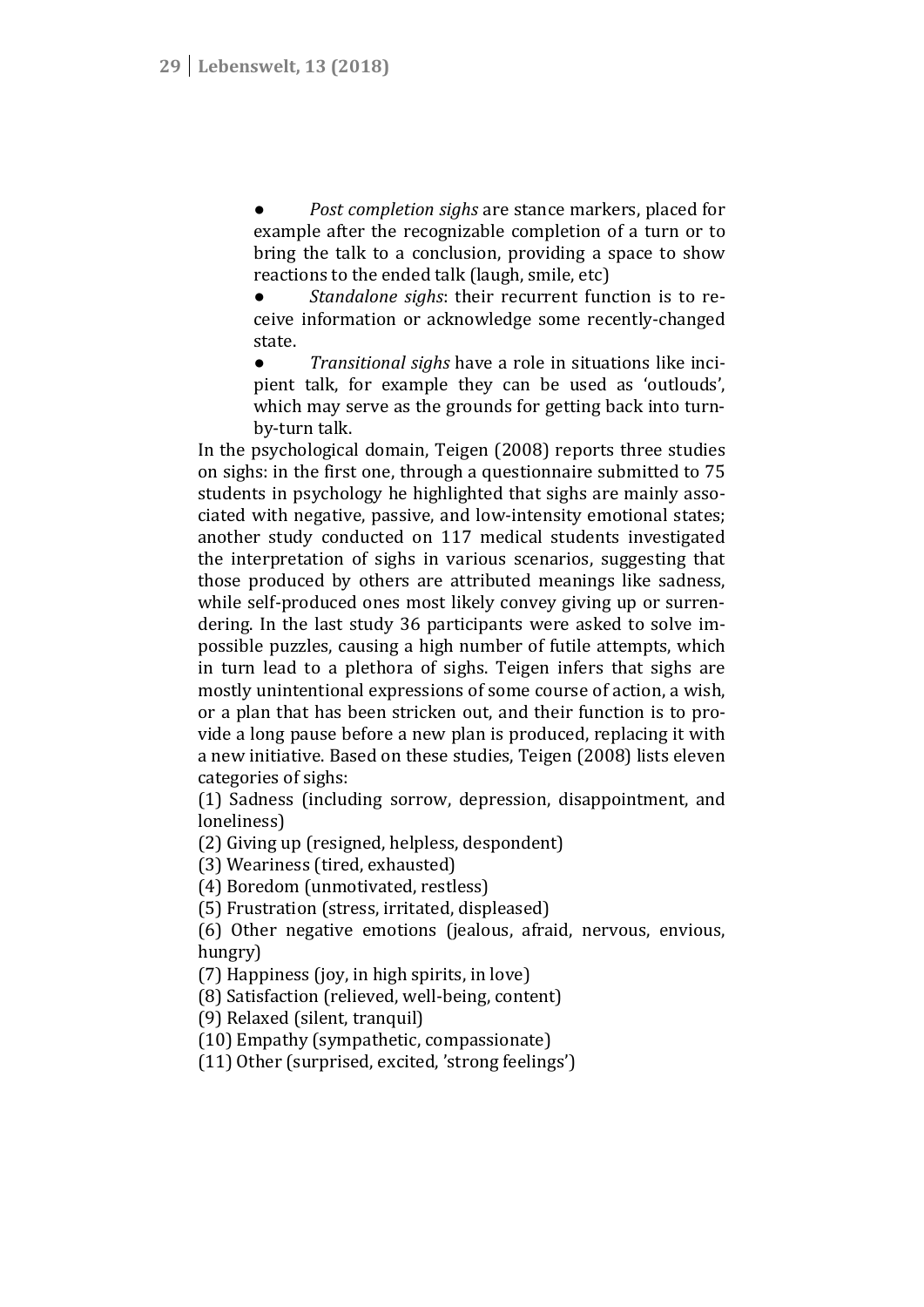#### **3. Internal states, communication and expression**

Many vocal signals – from a baby's cry to an interjection like *ooh!*, from a laughter to a sigh, may have either an expressive or a communicative function. To distinguish these cases, before focusing on the semantic analysis of the sigh, we first overview some theoretical notions we will use in its definition and analysis, drawn from our model of communication in terms of goals and beliefs (Poggi 2007).

We can define as communication any case in which a natural or artificial system A (Sender) has the goal of having another natural or artificial system B (Addressee) acquire some belief C; and when A, in order to this goal, displays a signal s that (A believes) is linked, in both one's own and B's mind, to belief C, which is, therefore, the Meaning M of signal s. The signal is a physical stimulus – a morphological trait, an action or even a non-action (silence, for instance) – that can be perceived by B's sensory devices in one or more possible modalities (vision, audition, olfaction, taste, touch). The meaning is a belief concerning the surrounding world, A's own identity, or A's own mental states presently active in A's mind.

A's goal of communicating, a necessary condition of our definition of communication, is not necessarily a deliberate and conscious goal – this would rule out all animals' but also part of humans' signalling as not strictly speaking communicative – since we may count various sources of communicative goals and various levels of consciousness.

Communicating belief C to B may be an internal goal, that is, one represented in A's mind, but even in this case it may be a conscious, an unconscious, or a tacit goal. A conscious goal is not only represented, but meta-represented in A's mind, as is the case with verbal communication: I do not only want to communicate C, but I also want you to know that I want to make you know C (Grice's, 1957, necessary condition for communication). Yet, in some cases I may also communicate my own embarrassment while not even being aware that I want to: in this case my goal of communicating is represented but not meta-represented, due to dynamic reasons. Finally, when I stress a syllable or raise my eyebrows to underline and emphasize some concept, I do have the goal to stress its importance, but I am not consciously doing so.

Again according to Poggi (2007), besides the goals that are represented (and possibly even meta-represented) in the system's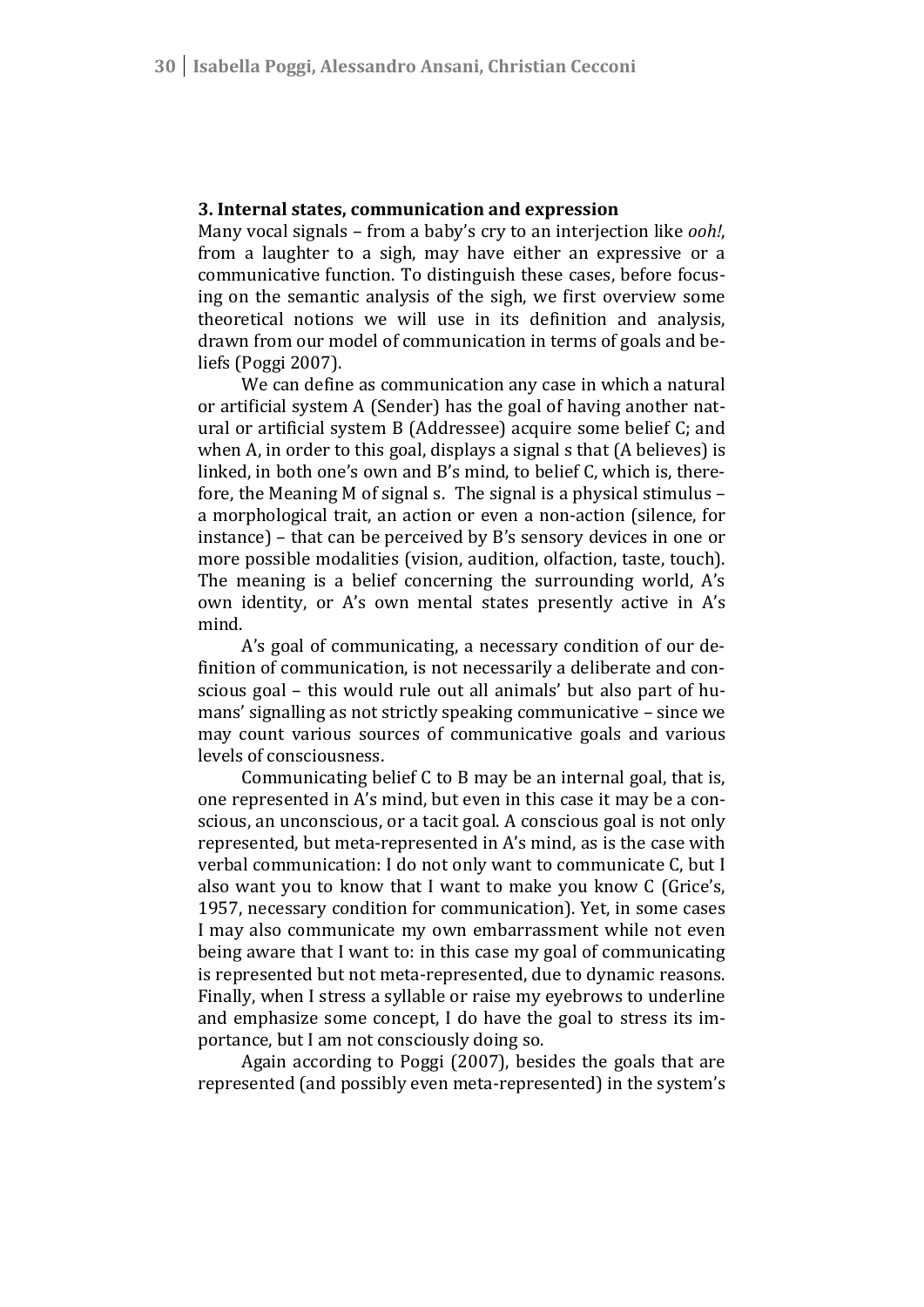mind, other communicative signals are governed by goals that are not represented in the system, but nonetheless impinge on it, namely biological functions and social ends. For instance, the seagull mother's spot on her beak is a morphological trait determined by the biological function of indicating the chick where to peck; our regional accent is determined by the social end of reminding others and ourselves of our cultural roots, even in cases when we would not like to manifest them.

Based on these notions, we can distinguish between expression and communication.

Expression is in general a subtype of communication, in which, though, two conditions must be fulfilled: no meta-representation, and information on the system's mind.

1. A's signal is expressive if the goal of conveying information to others is at most represented but not meta-represented in system A, either because the signal is not consciously or deliberately displayed by A (take a young boy who blushes while seeing a girl but does not even feel himself blushing), or because it is displayed without the conscious intention of conveying belief C to B (e.g. a young girl who is blushing does not take into account that her blush makes her even more seducing). A's signal is communicative instead if A has the intention – a conscious goal, i.e., one meta-represented in the Sender's mind – of conveying belief C to B.

2. A's signal is expressive if the beliefs it conveys do not concern information on the World (Poggi 2007) but only information on the Sender – for example, A's internal states such as beliefs, goals, emotions. Therefore, a content concerning the location of food for the whole swarm can only be the object of a communicative signal; whereas the content concerning the stickleback's readiness to mating, expressed by his reddening abdomen (Tinbergen 1951), or the cry of a very little baby, are expressive signals.

So, as a first approximation, expression is a case of communication, but communication in a weak sense, where the goal of communicating is not meta-represented in the Sender's mind, either because it is unconscious or tacit, unreflected, or because it is not even an internal goal but, for instance, a biological function. Yet, in some cases expression is not even a case of communication, because it does not necessarily entail an Addressee, even less a goal of communicating something to someone else.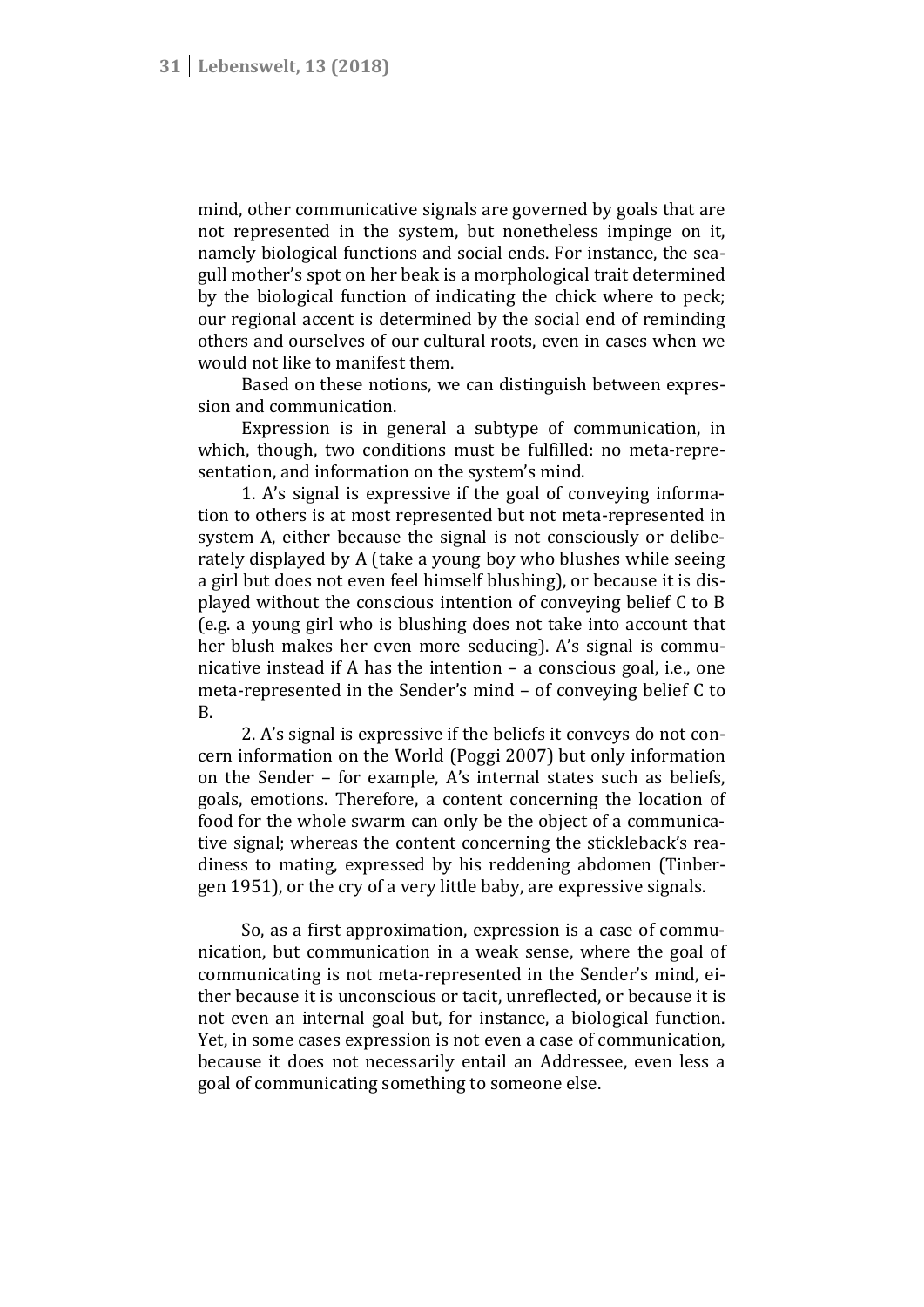Suppose A, while coming back home very angry, slams the door. She only wants to give vent to her emotion, not necessarily does she want her mother to know that she is angry and why: her slamming the door is thus simply an expressive signal, but not addressed to anybody, hence not communicative. The Addressee and the goal of addressing are a necessary condition for communication, but not for expression: I may cry to communicate my sorrow to others, and this is a communicative cry, but I may also cry simply to give vent to my sorrow, and this is expressive.

We can then distinguish *expressive communication*, a kind of communication in a weak sense conveying beliefs on the internal states of the System in a non-meta-represented way, as opposed to *non-communicative expression*, where the System outputs one's internal state in an ego-centered way, just to give vent to it.

So, while beliefs concerning the world can only be communicated, beliefs concerning the system's internal states (physical and mental states, among which emotions) can be both communicated and expressed. But this means that in some cases an emotion or another mental state can be either expressed or communicated, and that the Sender may leave it ambiguous if s/he expressing or communicating, or may even express in order to communicate. Let see some possible combinations. A student waiting to take an exam who *smokes greedily* is a case of bare expression. But in a *young child crying* while doing whims, expression is aimed at communication. Yet, expression can also be faked: a *hearty smile* to a disliked colleague is in fact a deceptive communicative act exploiting a pretended expression. Finally, one can even pretend one is only expressing something in order to transmit some beliefs to another, but without communicating: take a woman who, in order to make her husband feel guilty, *pretends to be silently crying in her room, but leaves the door open* to let him hear: she is not communicating, at least in the strong (Grician) sense, since she does want to make him know of her sorrow, but she does not want him to know she wants him to know of it.

## **4. A definition of sigh**

Once defined an expressive signal as one in which the belief conveyed is both not meta-represented and only concerning the Sender's internal states, we can transfer such distinction onto the vocal signal of the sigh: a sigh is an expressive signal whose breathing pattern simply displays some internal state – a physical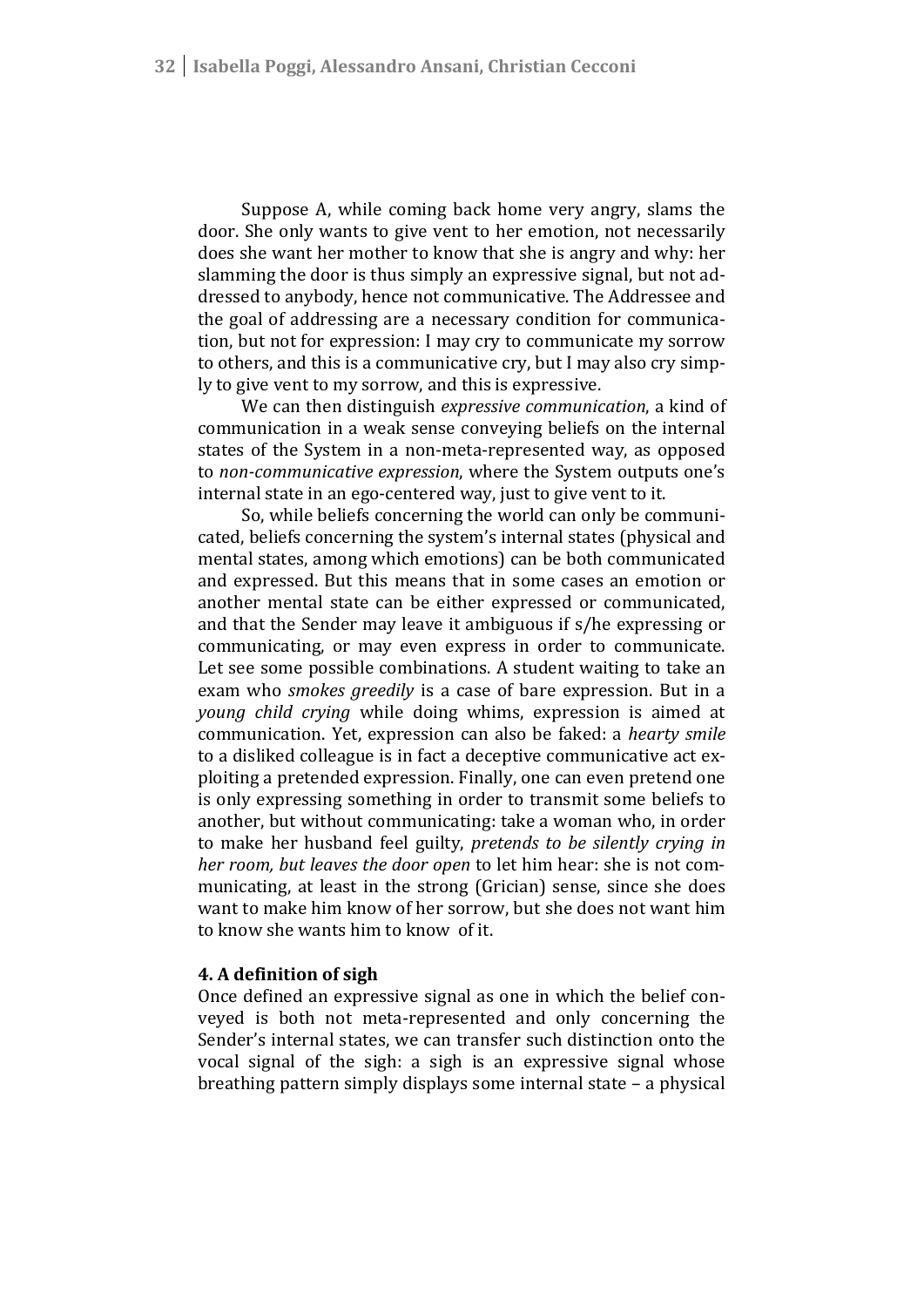state like weariness, an emotion like sadness, or another mental state like giving up – but without its Sender having a conscious goal of making others know about such internal state. A sigh is communicative, instead, when its Sender has the conscious goal of having another know about the Sender's internal state.

Whether expressive or communicative signal, the sigh is a holophrastic signal (Poggi 1981; 2009), i.e., it conveys a meaning corresponding to a whole communicative act, including a performative and a content, where the performative is always one of information, while the content is an internal physical or mental state. Therefore, the semantic structure of a sigh is always either 'I feel internal state X' or 'I inform you I feel X', where X assumes the meaning of the different possible internal states. In fact, as already shown by Teigen's (2008) previous work, the sigh may convey several different meanings.

Yet in addition the communicative sigh, like any communicative act, besides its literal meaning may convey a further indirect meaning: a different meaning that may be inferred from the literal one. Suppose I am walking with a friend and I sigh, I may simply be expressing I am tired; but if I sigh while staring at him this may aim at communicating I am tired to him; finally, if I sigh after he has been blaming me for my past behavior, this might mean 'I am tired with you blaming me': then an indirect meaning of intolerance.

In this case expressing weariness is a euphemistic (then, rhetorical) way to convey some possibly much more rude information: '*I'm fed up with you*'.

To sum up, then, the sigh may be an expressive act, but also a communicative act, and in this case it may convey indirect meanings that go beyond (in some cases may totally contradict) the literal meaning of the sigh. This may account for the rich polysemy of the sigh resulting from Teigen's so diverse meanings: from a meaning concerning a physical state (like *tired*), one of mental state (*fed up*) can be inferred; from one implying low arousal (like *I give up*) an insulting hence very aggressive meaning may stem *I give up because your stupidity is unamendable*).

In the following we present three studies investigating the meanings of the sighs and their perception.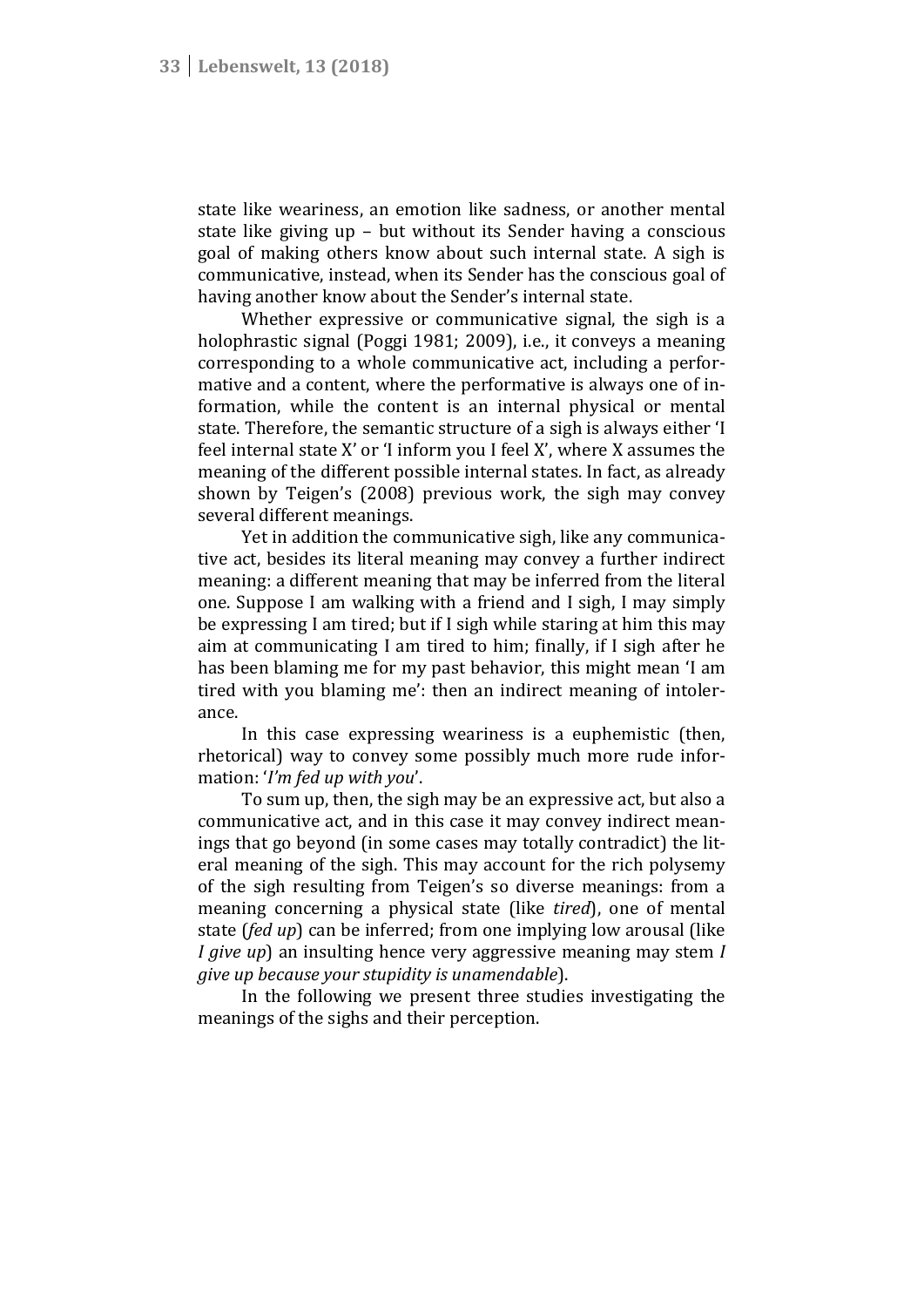## **5. Study 1. Sighs in literary texts**

The first study we conducted was aimed at finding out the meanings of the sigh as they emerge from literary texts. As shown by other scholars (Poyatos 1998; 2000; Diadori 1990; 1997; Puig Rodríguez-Escalona, Fornés 2011) for gestures, studying the descriptions of bodily signals in written text may carry rich and detailed information about their meanings.

We collected a corpus of 64 fragments of literary texts drawn from novels by 10 Italian and 10 foreign novelists, the latter in an Italian translation, in which the root *sospir-* (= sigh in Italian) occurred one or more time. All the occurrences were singled out, whether verbs (like *sospirò* = s/he sighed, *sospirando* = sighing), nouns (*sospiro* = sigh) or idioms (tirò un *sospiro* = he took a sigh). For each occurrence we provided a verbal paraphrase of the meaning that item expressed or communicated in that context, then translated into a nominalization of the internal state conveyed. Table 1. presents the results of our analysis.

| CATEGORY                | <b>INTERNAL STATE</b>  | N.             |
|-------------------------|------------------------|----------------|
| <b>WEARINESS</b>        | Fatigue                | $\overline{c}$ |
|                         |                        |                |
| <b>SADNESS</b>          | Displeasure            | 15             |
|                         | Regret                 | 3              |
| FRUSTRATION             | Annoyance              | 3              |
|                         | Exasperation           | $\overline{2}$ |
|                         |                        |                |
| <b>GIVING UP</b>        | Resignation            | 13             |
| OTHER NEGATIVE EMOTIONS | Fear                   | 2              |
|                         | Worry                  | 7              |
|                         |                        |                |
| SATISFACTION            | Relief                 | 4              |
|                         |                        |                |
| <b>LONGING</b>          | Desire                 | 4              |
|                         | Hope                   | 3              |
|                         | Preparation for action | $\overline{2}$ |
|                         |                        |                |
| PHYSICAL                | Expiration             | 3              |
|                         | Inspiration to talk    | $\mathbf{1}$   |
|                         |                        |                |
| Tot.                    |                        | 64             |

Table 1. Sighs from literary texts

Teigen's categories in round; New categories in italics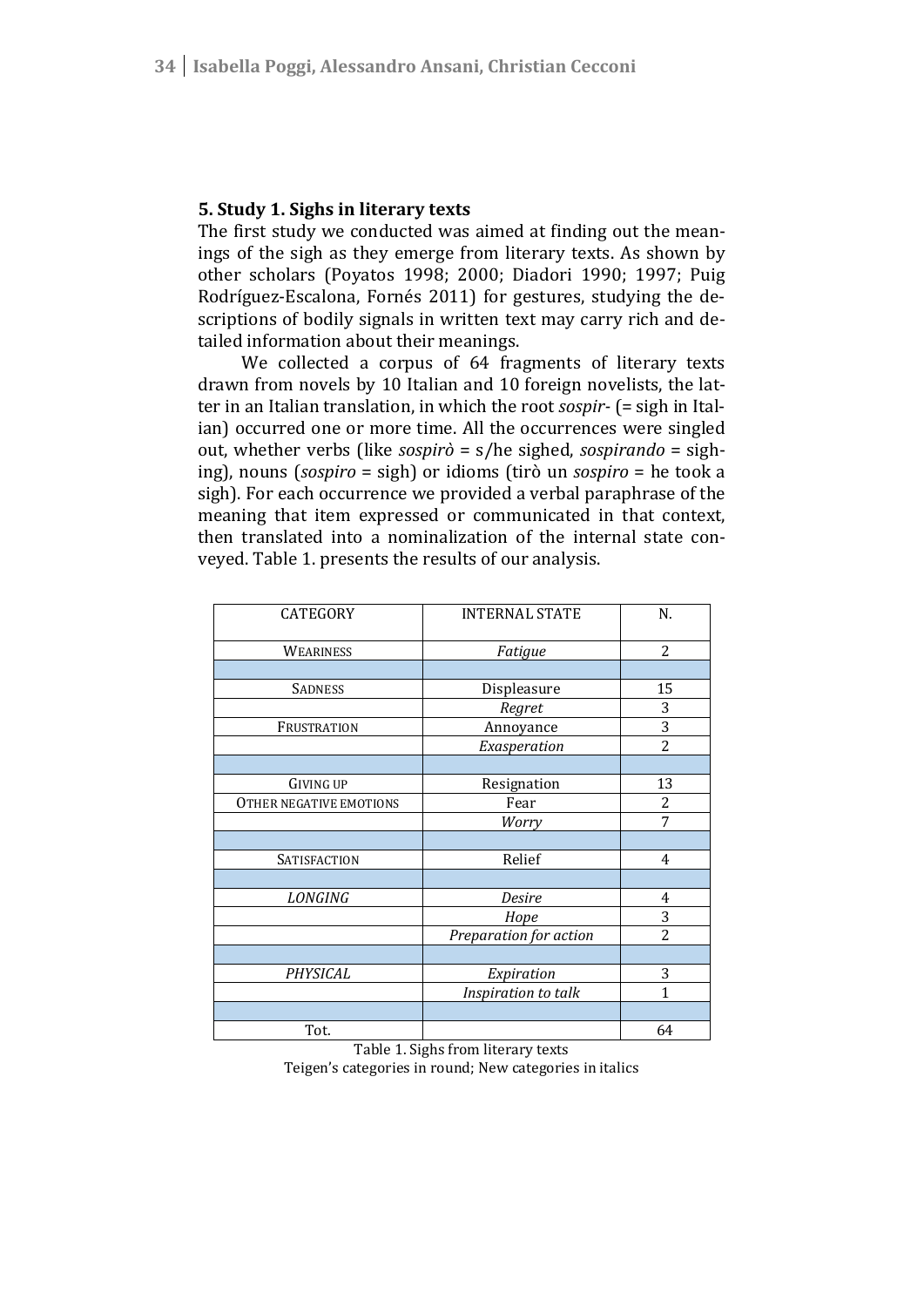As results from Table 1, our analysis in a great part confirmed Teigen's findings. In the literary texts of our corpus, the sighs mostly convey the very same internal states as predicted by Teigen, also often groupable in the same categories. For instance, we too found *relief*, within Teigen's category *Satisfaction*. In other cases, though, we found slightly different states, even if corresponding to his categories: for example, within the category *Frustration* we found *annoyance* and *exasperation*. Yet, we also found two more categories: a *physical* one of sighs used as a bare description of breath processes, like taking a sigh before starting to speak (*inspiration to talk*), and one we call *longing*, of sighs conveying positive mental states like *desire* and *hope*, plus a *preparation to action*: some states that are not only positive (like *relief*, already mentioned by Teigen), but also projected to the future.

## **6. Study 2. Sighs in TV and movies**

As follows from our definition of sigh and from results of Study 1, the sigh always expresses or communicates internal states of the Sender: a physical state like weariness, a mental state like a desire or a decision to give up, and finally positive emotions like relief or negative ones like sadness or resignation.

In a second study, we collected a corpus of 100 videos, taken from movies, tv fiction, cartoons, talk shows and political debates, in which some characters or debaters sigh during interaction. In this corpus too we generally found the very same types of meaning as those of Teigen (2008) and of our Study 1; within our category *longing*, the sigh of *preparation to action* was specified into one of 'self-encouragement', that we observed in case of preparation for an effort, either physical or mental. Here the sigh seems to work as a preparation to engage in a new endeavor: taking a breath before a new start. On the other side, we realized that in a great part of political debates the sigh, mainly due to its indirect meanings such as 'I am tired (of listening to you)' or 'I resign (because you are unamendable)' has the function of a body comment aimed at discrediting the opponent by implying s/he is boring or stupid.

By *body comment* we mean, after Poggi et al. (2013), a communicative act performed during an interaction by a participant who is not at the moment entitled to have the turn, and therefore cannot communicate not by words but does so by body signals; such communicative act during the interlocutor's or a third party's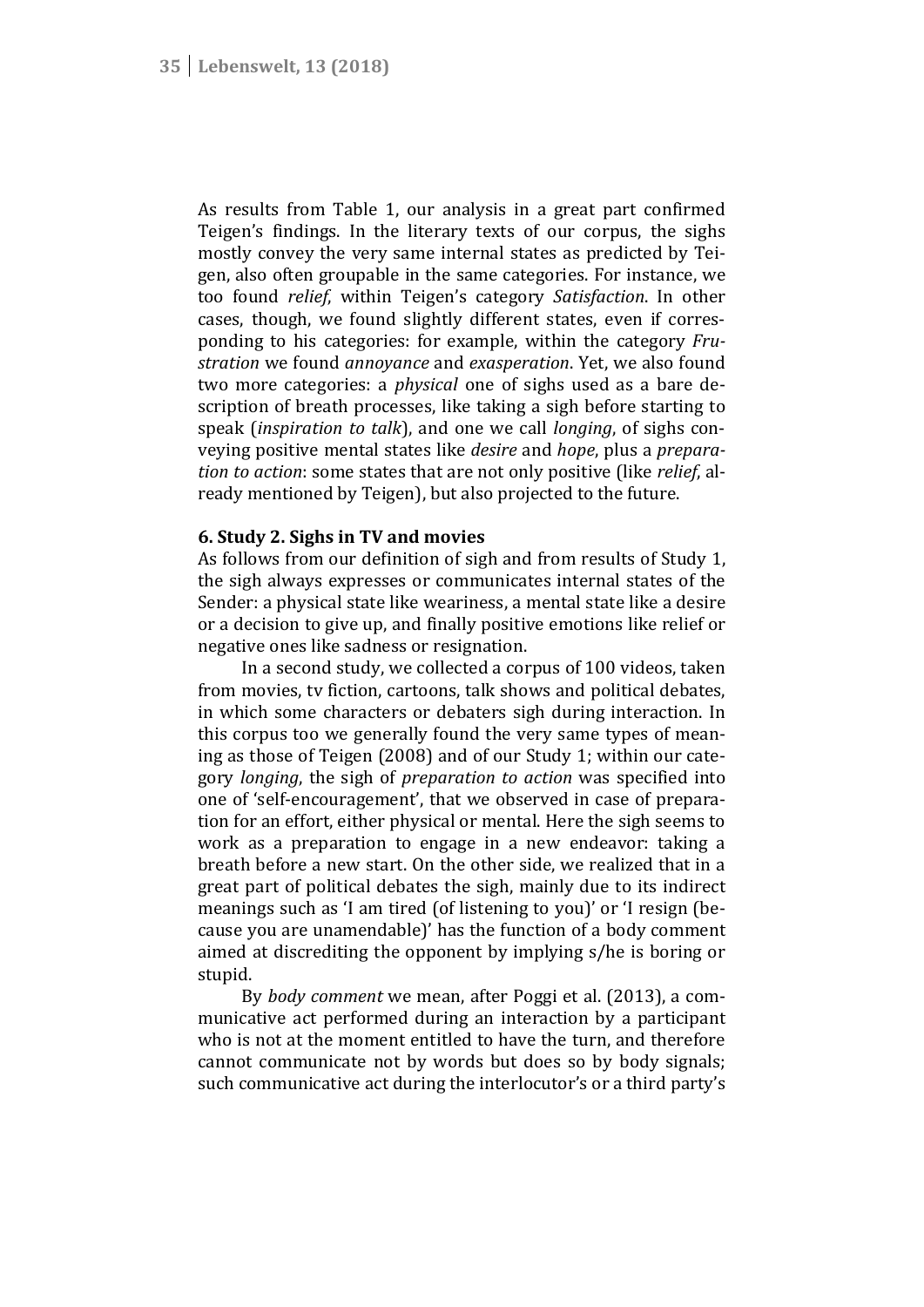turn can be defined a comment when the provided information is pertinent with the interlocutor's present turn, but not requested by it (not, for example, an answer to a question, nor a backchannel), and when it conveys an evaluation or other information facilitating the interpretation of the addressed turn.

Let us take a sigh performed as a body comment during a political debate:

#### (1.) https://www.youtube.com/watch?v=X2XPD4Y6gs4

Laura Boldrini, the leftist Chair of the Italian Chamber, while talking of the boat people arriving on the Italian coasts, argues against her present opponent Matteo Salvini, the rightist leader of the North League, claiming the necessity to push them back, that this situation is the fault of the previous policy of the right government.

During her talk, Salvini performs an *audible inspiration* while *rolling his eyes up*, then he *points his eyes again to the camera* with his *eyelids half open*, making an *audible expiration*.

This sigh looks as a signal of impatience and intolerance addressed to Boldrini's complaint.

This type of sigh, working as a flaunted expression of annoyance and intolerance, is very often exploited in political debates as a 'discrediting body comment' (Poggi et al. 2013), i.e., a way to express one's negative evaluation of the opponent's discourse by simply displaying facial expressions or other body signals as a 'silent' feedback provided to the audience during the present speaker's turn. Quite frequently, while politician A is talking, the opponent B must leave him/her the turn, but taking advantage of being presently video-recorded by the camera, s/he launches seemingly 'silent' messages to the audience, thus implicitly or explicitly displaying her/his disproval through expressions of boredom or annoyance, for instance by *rolling eyes*, *looking up in the sky*, *tossing head*, or just *sighing*. In this case the sigh has a literal meaning of frustration or boredom, but the expression of this emotion is aimed at letting the audience infer negative evaluations about the opponent: by expressing frustration one may imply the other (or his/her present discourse) is so stupid as not to be amendable; by expressing boredom, one may imply that the person or the discourse are repetitive or pointless.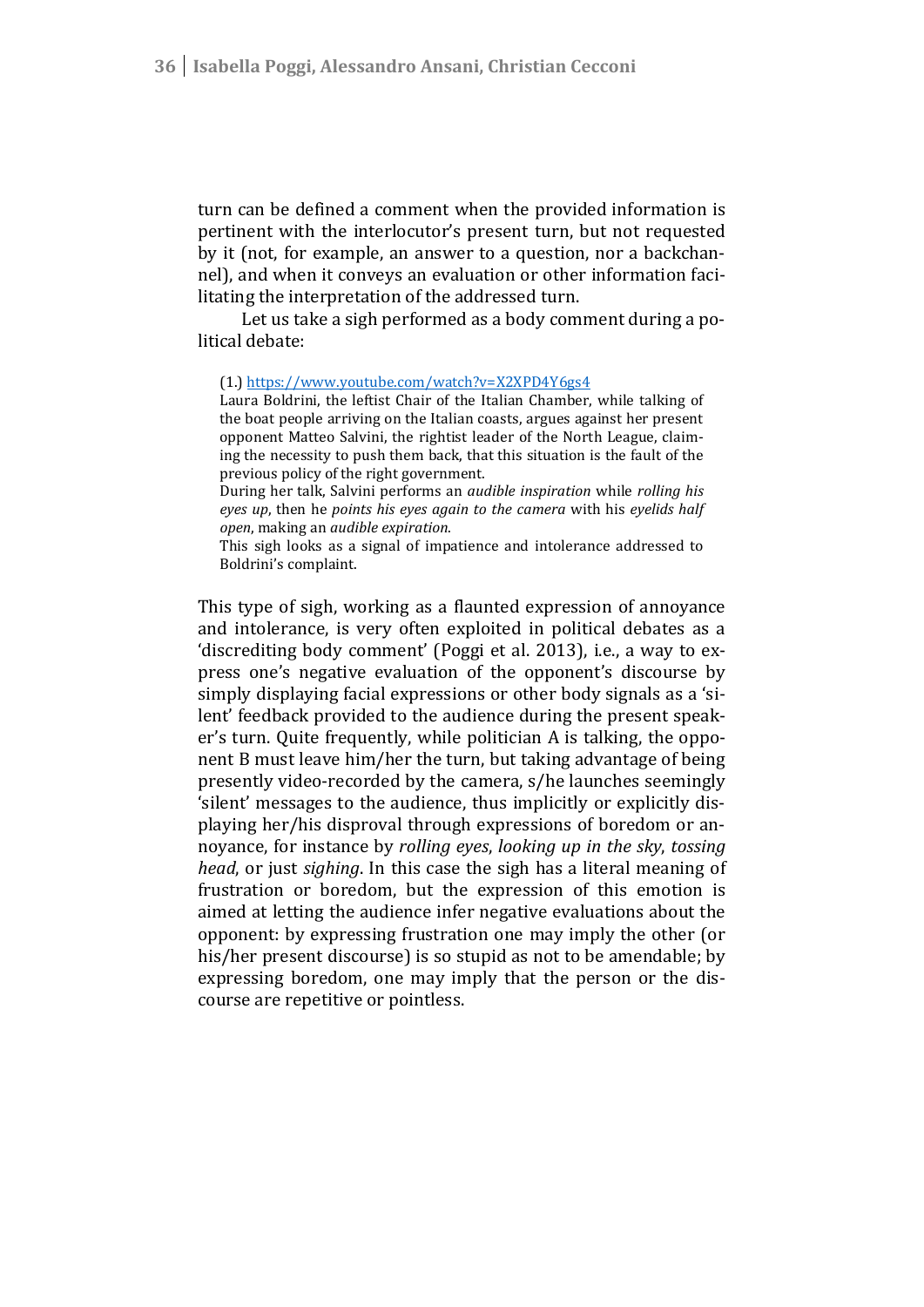## **7. Study 3: a perception study on sighs**

To further investigate the meanings of the sigh, and specially of this peculiar 'discrediting sigh' among others, we conducted a perception study.

## **7.1 Hypothesis and method**

The goal of our study was to check if people viewing and listening to different sighs can attribute them different meanings, and if these meanings are shared among judges in the particular context of political debates.

In order to a preliminary check of Teigen's (2008) taxonomy of meanings in the context of political debates, and to select the subset of meanings to submit to participants in our study, 55 different sighs, all taken from Italian political tv-shows, were analyzed by two independent judges. Within these, to better adapt the list to interaction in the political context, that is typically not so placid or relaxed, we only selected 8 items: 6 out of them correspond to Teigen's categories, while we excluded those with a positive valence (happiness and empathy) and, for balancing reasons, his category of 'other' negative emotions (jealous, afraid, nervous, envious, hungry). Instead, we included the new positive category of self-encouragement found in the preliminary corpus analysis, to assess, through our perception study, if this is actually a possible meaning of the sigh. Finally, as a control item we included a case in which no sigh was produced in fact.

Thus the selected items, besides the no-sigh one, included sighs of frustration, boredom, weariness, giving up, satisfaction: states with different combinations of valence and arousal. Finally, some items were deliberately ambiguous among 2 meanings.

## **7.2 Participants and procedure**

64 participants, 34 from USA and 30 from Italy, were recruited through an online campaign and submitted with a survey in which they had to watch 8 different videos taken from Italian political debates, 7 of which contained a sigh. Participants from the USA were asked to rate their level of understanding of Italian. After watching each video, both Americans and Italians were presented with the list of Teigen's meanings, with the addition of 'selfencouragement', and they were asked to tell, on a 7-points Likert scale, how much each of those meanings could be plausibly correspond to the sigh in the video.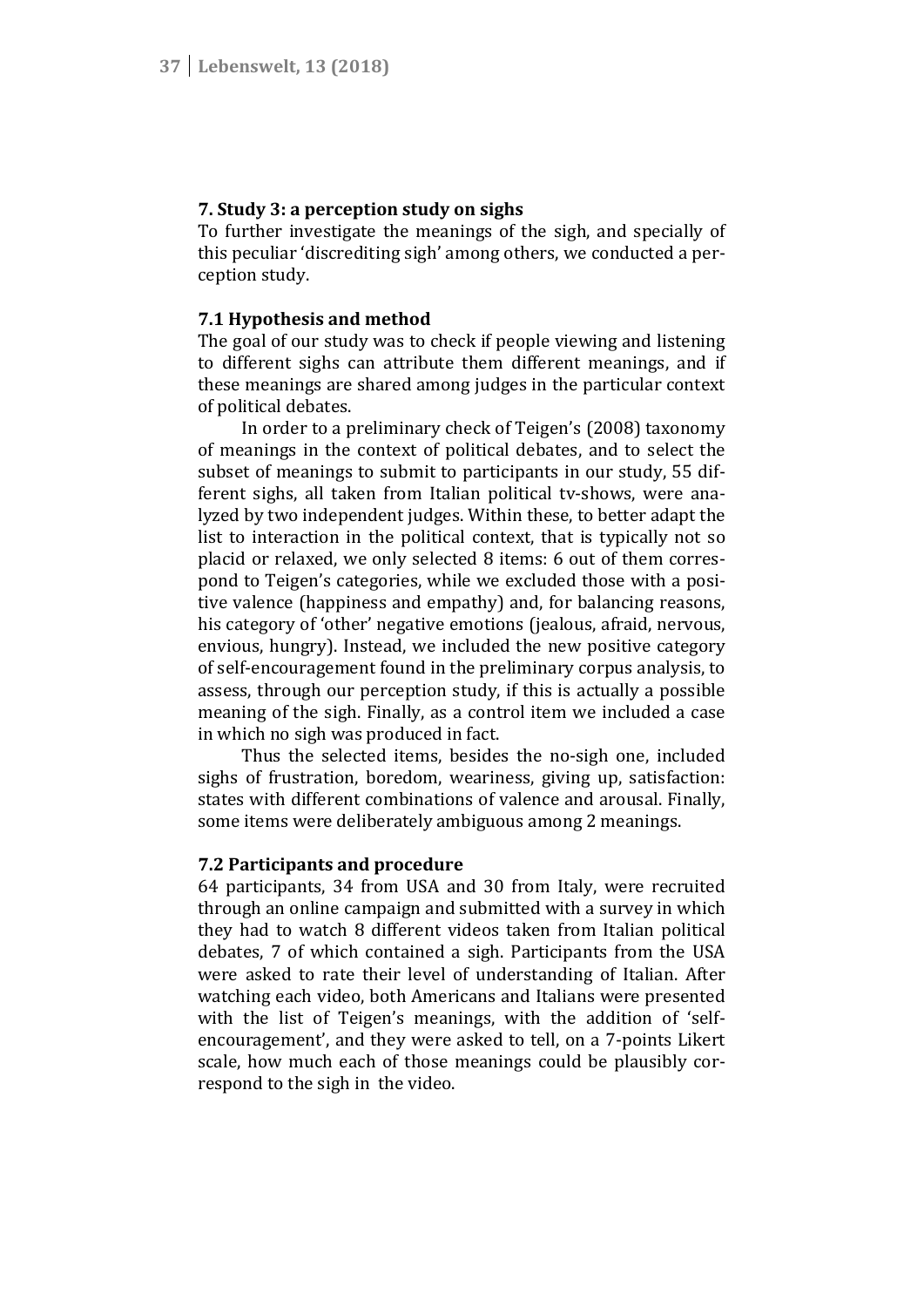# **7.3 Results and discussion**

As results from Table 2., the sighs of frustration, selfencouragement and boredom were quite frequently recognized as encouragement and boredom were quite frequently recognized as<br>such by participants, while those for giving-up, weariness and satisfaction elicited sparser ratings. The lower ratings of the control item reveals that participants can tell the difference between what is a sigh and what is not.

|              |        | <b>Stimuli</b> |       |      |                 |      |               |
|--------------|--------|----------------|-------|------|-----------------|------|---------------|
|              | Frustr | Give-up        | Weary |      | Satisf Self-end |      | Bored No sigh |
| Sadness      | 2,36   | 2,58           | 2,28  | 2,16 | 1,89            | 2,30 | 2,39          |
| Giving up    | 3,91   | 4,23           | 3,69  | 2,66 | 2,50            | 2,97 | 2,91          |
| Weariness    | 3,61   | 4,25           | 3,80  | 2,70 | 2,58            | 3,38 | 2,81          |
| Boredom      | 3,88   | 4,20           | 4,05  | 2,27 | 2,56            | 4,06 | 2,67          |
| Frustration  | 4,64   | 5,44           | 4,02  | 3,66 | 2,78            | 3,20 | 2,77          |
| Satisfaction | 1,70   | 1,67           | 2,27  | 2,77 | 2,77            | 2,28 | 2,23          |
| Relaxed      | 1,80   | 1,73           | 2,30  | 2,30 | 3, 11           | 2,55 | 2,20          |
| Self-enc.    | 2,41   | 2,25           | 2,44  | 3,45 | 3,38            | 2,23 | 2,72          |
| Other        | 2,14   | 2,16           | 2,13  | 2,72 | 2,44            | 1,95 | 2,33          |

Stimuli in columns, interpretations in rows Table 2. Participants' interpretations

Moreover, also when the specific emotion is not recognized, participants generally correctly rate the sigh in terms of the dimensions either of valence (e.g., frustration perceived as giving up), or of arousal (e.g., boredom perceived as relax). Sighs conveying negative valence are perceived as negative in any case, but they are seen as more so by Italians slightly more than by Americans (positive valence Italians mean = 0,24; positive valence Americans mean = 0,34; negative valence Italians mean = -1,81; negative v lence Americans mean = -1,26). In Fig.1, on the x axis we labelled each video as +, - or 0 depending on our hypothesis on the relative valence conveyed by its sigh; on the y axis we listed the mean of a composite score showing the level of valence indicated by partic pants; as can be seen, they answered coherently with our hypothesis. s either of valence (e.g., frustration perceived as giving up), or rousal (e.g., boredom perceived as relax). Sighs conveying ative valence are perceived as negative in any case, but they seen as more so by Italians sligh nean = -1,26). In Fig.1, on the x axis we labelled<br>or 0 depending on our hypothesis on the relative<br>by its sigh; on the y axis we listed the mean of a<br>howing the level of valence indicated by partici-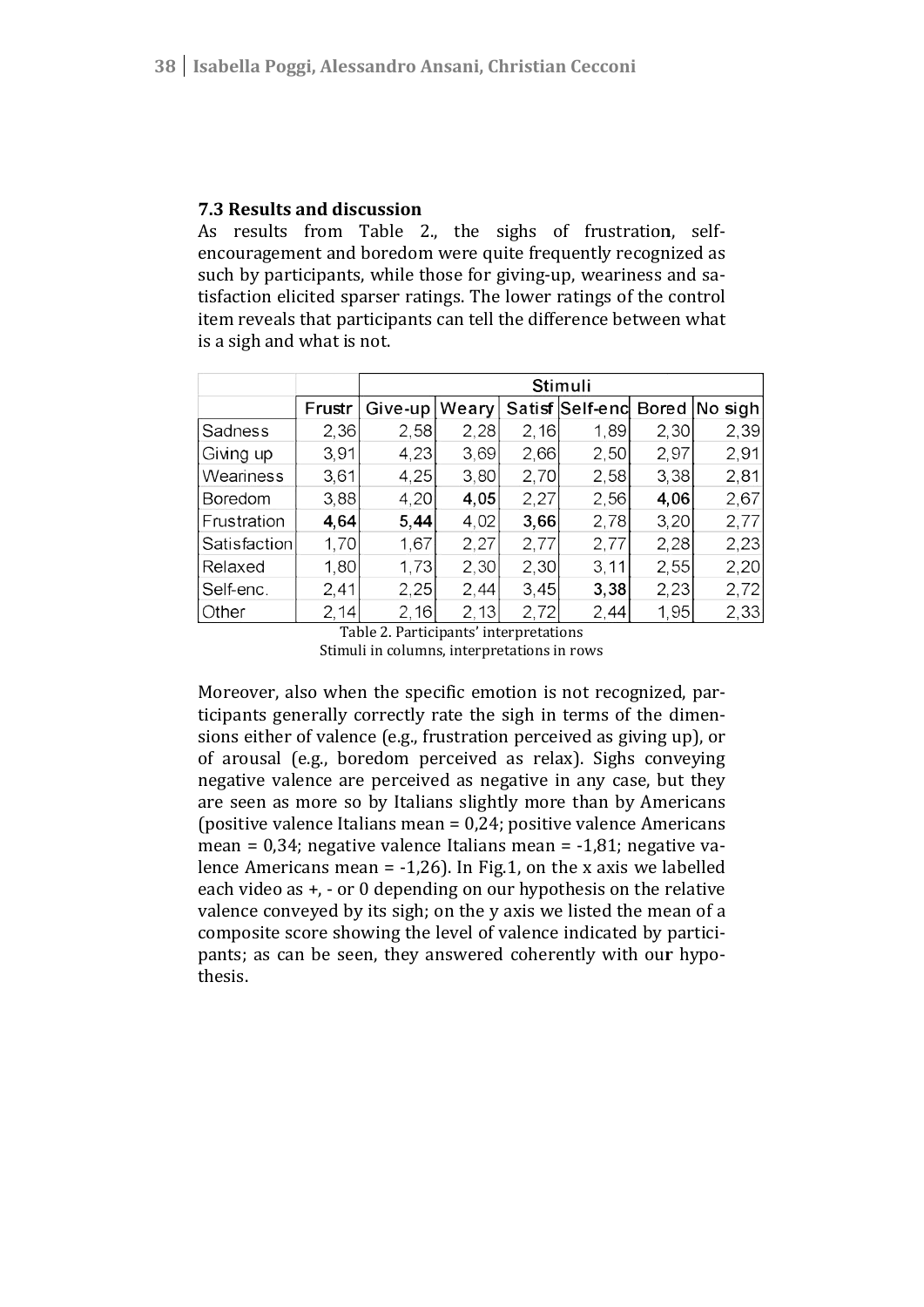

Figure 1: Valence for ITA vs. USA

We think that a more frequent attribution of negative valence to sighs in the videos on the part of Italian participants might not be due only to mere language competence, but rather to cultural knowledge in a broad sense: in most videos the Senders of the sighs are some politicians (e.g., Matteo Salvini) or journalists (Marco Travaglio) that are known to be particularly sarcastic. To this we might add also possible personal and political affinity of Italian participants toward the speaker or the 'sigher' in the debate, that might have influenced their interpretation of the sigh meanings, by viewing them as more or less aggressive than Americans did.

As regards the *self-encouragement* sigh, Italian participants generally tend to recognize it; the same cannot be said for Americans, who preferably rate it as conveying relaxation and satisfaction (still positively valenced meanings) [Fig. 2].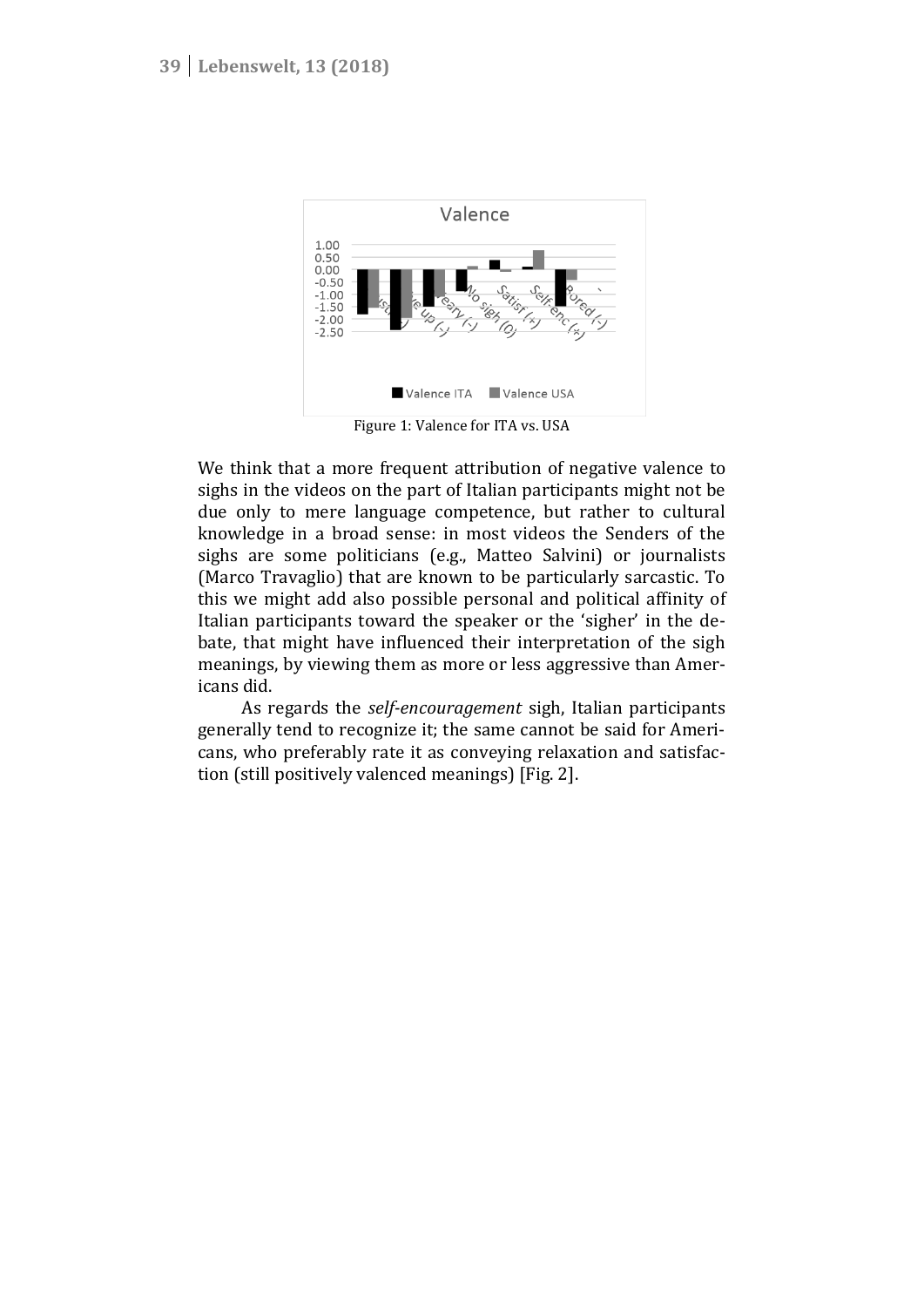

Figure 2: Self-encouragement

## **8. Sighs: along the route of our desires**

The meanings of the sigh found out by both Teigen's and our three studies are seemingly very different, and they range from positive to negative feelings, from arousal to depression; yet, if we try to group them we discover that they are not so incongruent with each other, and that the sigh always expresses or communicates mental states which we may put in a sequence: in some sense they scan the path going from the outset to the end of the process of goal pursuit, accompanying all its phases and possible outcomes. Let us follow the steps of the 'route of desires'.

As soon as a goal becomes salient, a mental state of *desire* is felt. In Miceli and Castelfranchi's terms (2015, 6), desires are «goals whose attainment is viewed as not impossible». This very assumption of that goal as being potentially attainable makes room for the emotion of *hope*; but at the same time the fact that the goal is still being pursued gives rise to a sort of self-incitement of the subject to oneself: *self-encouragement*. The sighing person is in a certain sense taking an intense breath in order to store the energy s/he will need in this possible but difficult goal pursuit. To encourage oneself can be defined as communicating to oneself in order to convince oneself one has the power to attain the goal, so s/he must really strive to achieve it.

If the goal is attained, then two kinds of sigh can be performed (in which, very likely, the expiration is more salient). The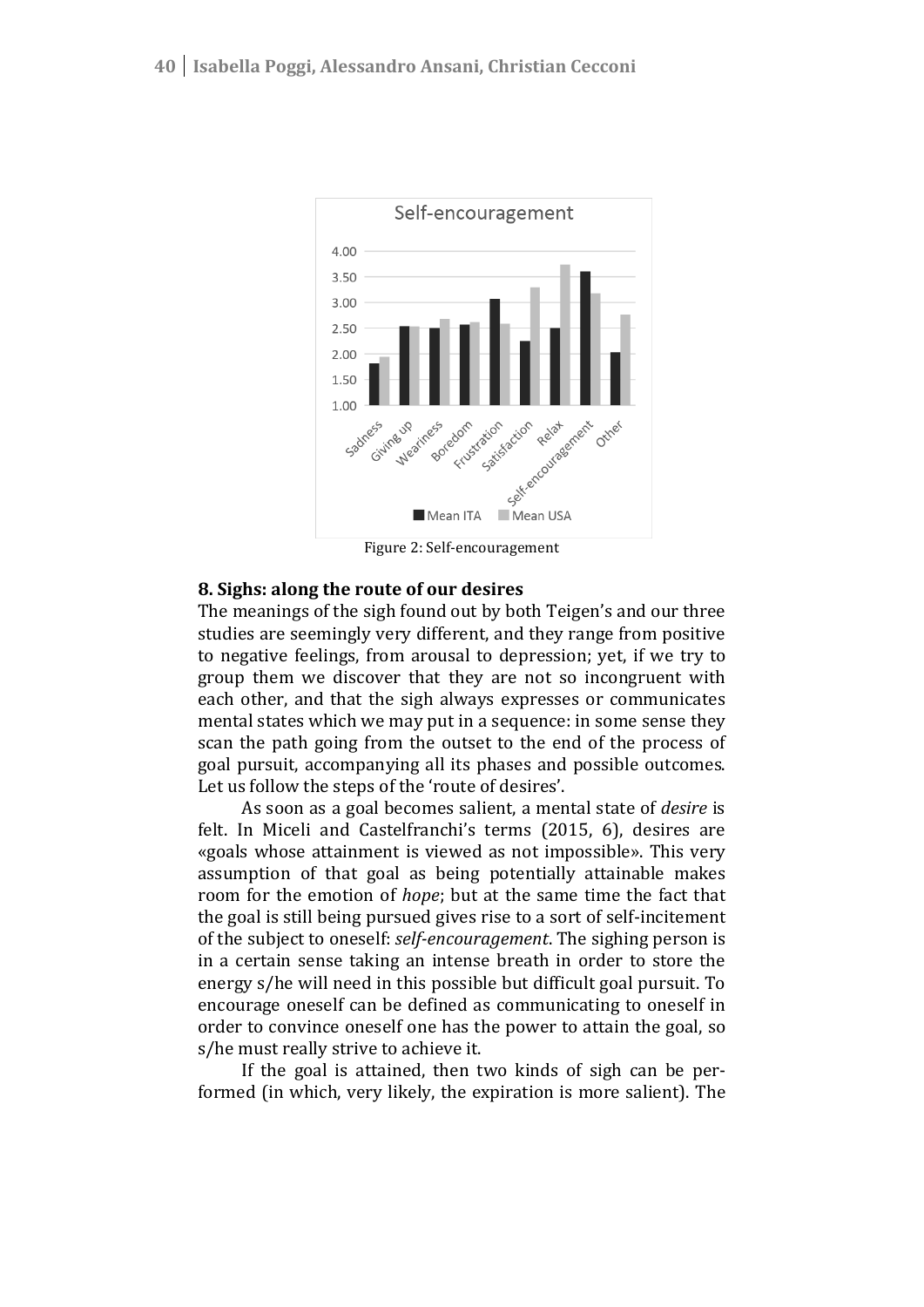first one is a sigh of *satisfaction*: the emotion one feels when assuming that a goal one intensely desired to attain is finally achieved, and mainly thanks to one's own skills and merits.

Subsequently, or at the same time as satisfaction, after goal achievement one can feel *relax*: the feeling one can finally rest right because the state one wanted to bring about is now actually realized.

Now suppose that about the goal one is presently pursuing one has some negative expectation, so much so as to lose hope in its achievement; in case suddenly that desired state gets realized, the subject may feel *surprise*, amazement: a 'cognitive' emotion (Poggi 2008; Miceli, Castelfranchi 2015) that gets coloured with the positive feeling of *relief* if the expectation of failure had been so high as to cause anxiety.

Suppose instead that about a pending goal one has no expectation of failure, but the goal is unexpectedly thwarted; this would typically trigger an emotion of *disappointment*.

Besides the goal, the subject's assumptions about likeliness and causes of its achievement are salient to elicit a sigh. If attainment is believed as objectively almost impossible, a sigh of *vain hope* may be issued; if one thinks it is not attainable by oneself due to world conditions (or even to one's lack of necessary skills?), a sense of *impotence* may be expressed; and after acknowledgement of one's impotence, one may sigh for *resignation*: the negative mental state following the decision to *give up* to some goal.

If one believes it is possible to attain the goal but, while striving to get it, finds more effort is still required to achieve it, one may feel sensations of *effort*, that is, of striving while being at the top of one's skills; of *fatigue*, i.e., feeling one is almost exhausting one's energy. These two states are present when the level of activation is still high, but when trust in one's capacity and possibility of achieving the goal and consequent activation decline, *weariness* is felt, and expressed by a sigh. Finally, when the situation of striving and not succeeding is enduring, and nothing new happens, *boredom* is felt, the emotion triggered by an assumption of lack of novelty.

If the goal is thwarted (or in so far as it is not achieved), the subject may perform a sigh of *frustration* – the feeling monitoring goal failure – and possibly of *annoyance*: an emotion from the family of anger, therefore one of negative valence and moderate-tohigh arousal.